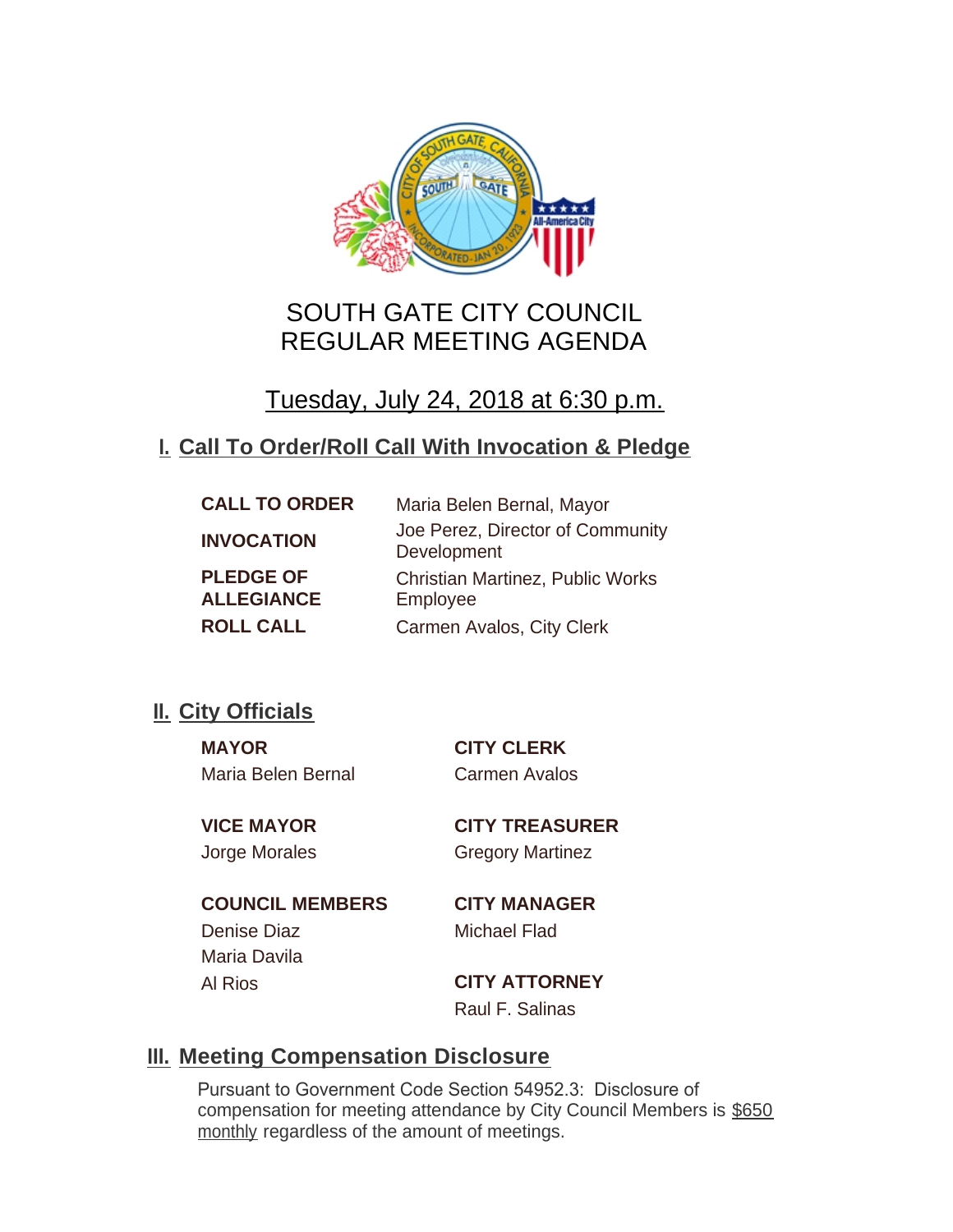## **Proclamations, Certificates, Introductions And IV. Ceremonial Actions**

## **1. Introduction Of New And Promotional Full-Time Employees Recently Hired Or Promoted**

The City Council will allow staff to introduce the new and promotional full-time employees hired or promoted between April 1, 2018 and June 30, 2018. (ADMIN SVCS)

Documents:

### [ITEM 1 REPORT 072418.PDF](http://www.cityofsouthgate.org/AgendaCenter/ViewFile/Item/6284?fileID=12666)

## **Comments From The Audience V.**

During this time, members of the public and staff may address the City Council regarding any items within the subject matter jurisdiction of the City Council. Comments from the audience will be limited to five (5) minutes per speaker; unless authorized by the Mayor, the time limit may not be extended by utilizing another member's time. There will be no debate or action on items not listed on the agenda unless authorized by law.

Note: The City Council desires to provide all members of the public with the opportunity to address the Council. Nevertheless, obscene language, comments intended to disrupt or interfere with the progress of the meeting or slanderous comments will not be tolerated and may result in ejection and/or may constitute a violation of South Gate Municipal Code Section 1.04.110.

## **Reports And Comments From City Officials VI.**

During this time, members of the City Council will report on matters pertaining to their service on various intergovenmental boards and commissions as a representative of the City pursuant to Assembly Bill 1234. City Council Members will also have an opportunity to comment on matters not on the agenda.

Following the City Council Members, reports and comments will be heard by the City Clerk, City Treasurer, City Manager and Department Heads.

## **Consent Calendar Items VII.**

Agenda Items **2, 3, 4, 5, 6, 7, 8, and 9** are consent Calendar Items. All items including Ordinances, Resolutions and Contracts, may be approved by adoption of the Consent Calendar, individually and collectively by one (1) motion. There will be no separate discussion of these items unless Members of the City Council, the public, or staff request that specific items be removed from the Consent Calendar for separate discussion and action.

Any Motion to introduce or adopt an Ordinance on the Consent Calendar shall be: (1) a motion to waive the reading of the Ordinance and introduce the Ordinance or (2) a motion to waive the reading of the Ordinance and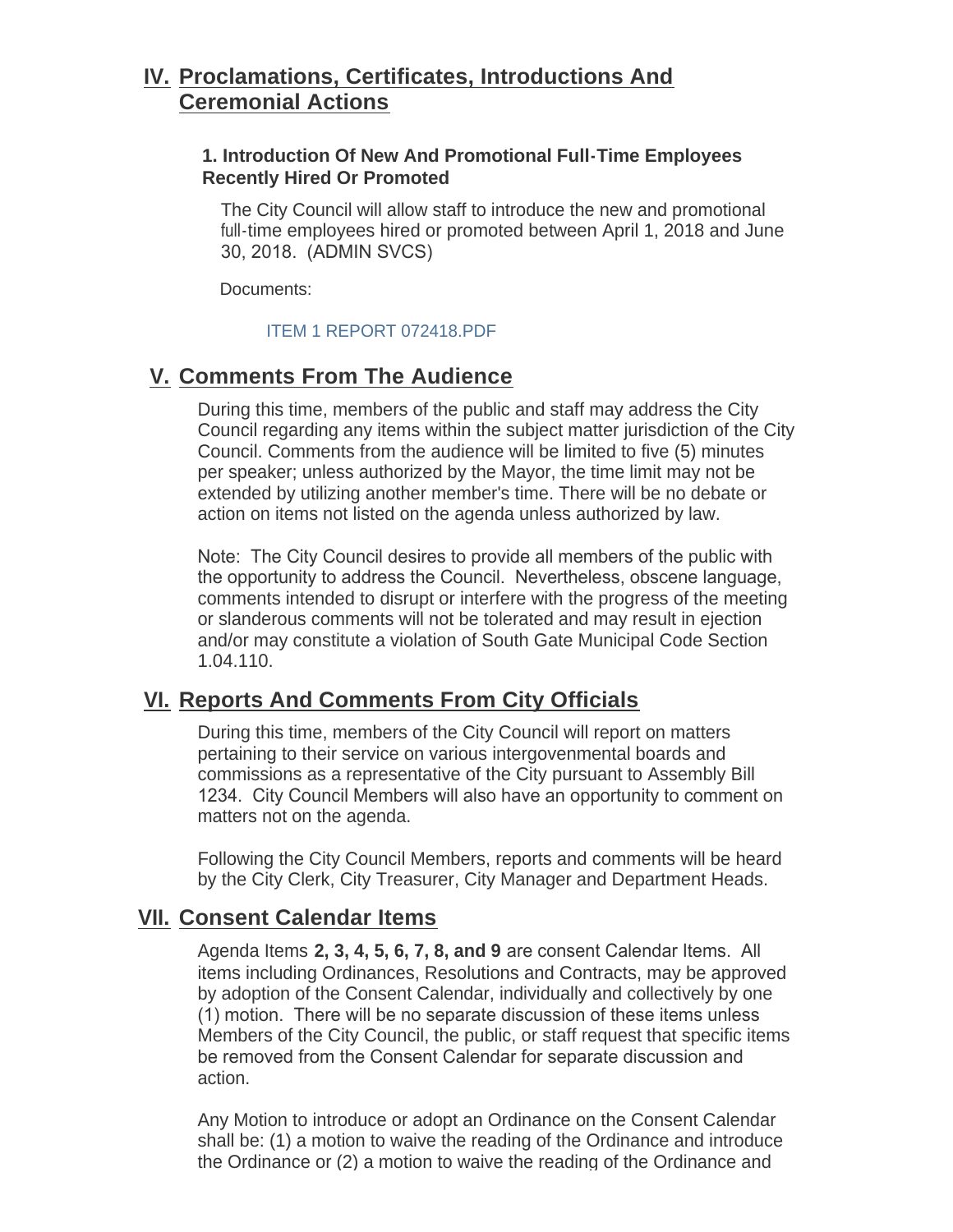adopt the Ordinance, as appropriate.

### **2. Resolution Approving A Funding Agreement For The South Gate Urban Orchard Demonstration Project**

 $\sim$  (2) a motion to waive the  $\sim$ 

The City Council will consider: (PW)

a. Adopting a **Resolution**  approving a Funding Agreement with the California State Water Resources Control Board and designating the Director of Public Works/City Engineer to represent the City in carrying out the responsibilities of the Funding Agreement for the South Gate Urban Orchard Demonstration Project, as necessary to receive a \$7,975,100 Proposition 1 Grant for the construction of the South Gate Urban Orchard Demonstration Project;

b. Appropriating \$7,975,100 in Proposition 1 Grant Funds to the South Gate Urban Orchard Demonstration Project (City Project No. 539-PRK), Account No. 311-790-31-9214; and

c. Authorizing the Mayor to execute the Funding Agreement in a form acceptable to the City Attorney.

Documents:

#### [ITEM 2 REPORT 072418.PDF](http://www.cityofsouthgate.org/AgendaCenter/ViewFile/Item/6300?fileID=12674)

### **3. Resolution Adopting The Mobile Source Air Pollution Reduction Review Committee Local Government Partnership**

The City Council will consider. (PW)

a. Adopting a **Resolution**  adopting the Mobile Source Air Pollution Reduction Review Committee (MSRC) Local Government Partnership Program requirements to receive grant funds and committing to funding the local match requirement;

b. Upon notification of the award of grant funding, authorize the Director of Administrative Services to appropriate \$50,000 in MSRC Grant Funds to Account 223-610-49-9003 to fund the purchase of five electric vehicles, and appropriate \$77,400 in MSRC Grant Funds and \$22,600 in AQMD Subvention Funds, to Account 223-610-49-9005, to fund the purchase and installation of three electric vehicle charging stations; and

c. Authorizing the Mayor to execute the Funding Agreement, in a form acceptable to the City Attorney.

Documents:

#### [ITEM 3 REPORT 072418.PDF](http://www.cityofsouthgate.org/AgendaCenter/ViewFile/Item/6286?fileID=12677)

#### **4. Resolution Designating Voting Delegates For The League Of California Cities Annual Conference**

The City Council will consider Adopt Resolution designating Vice Mayor Jorge Morales to serve as the City's voting delegate and Mayor Maria Belén Bernal as the City's alternate voting delegate during the 2018 League of California Cities Annual Business Meeting/General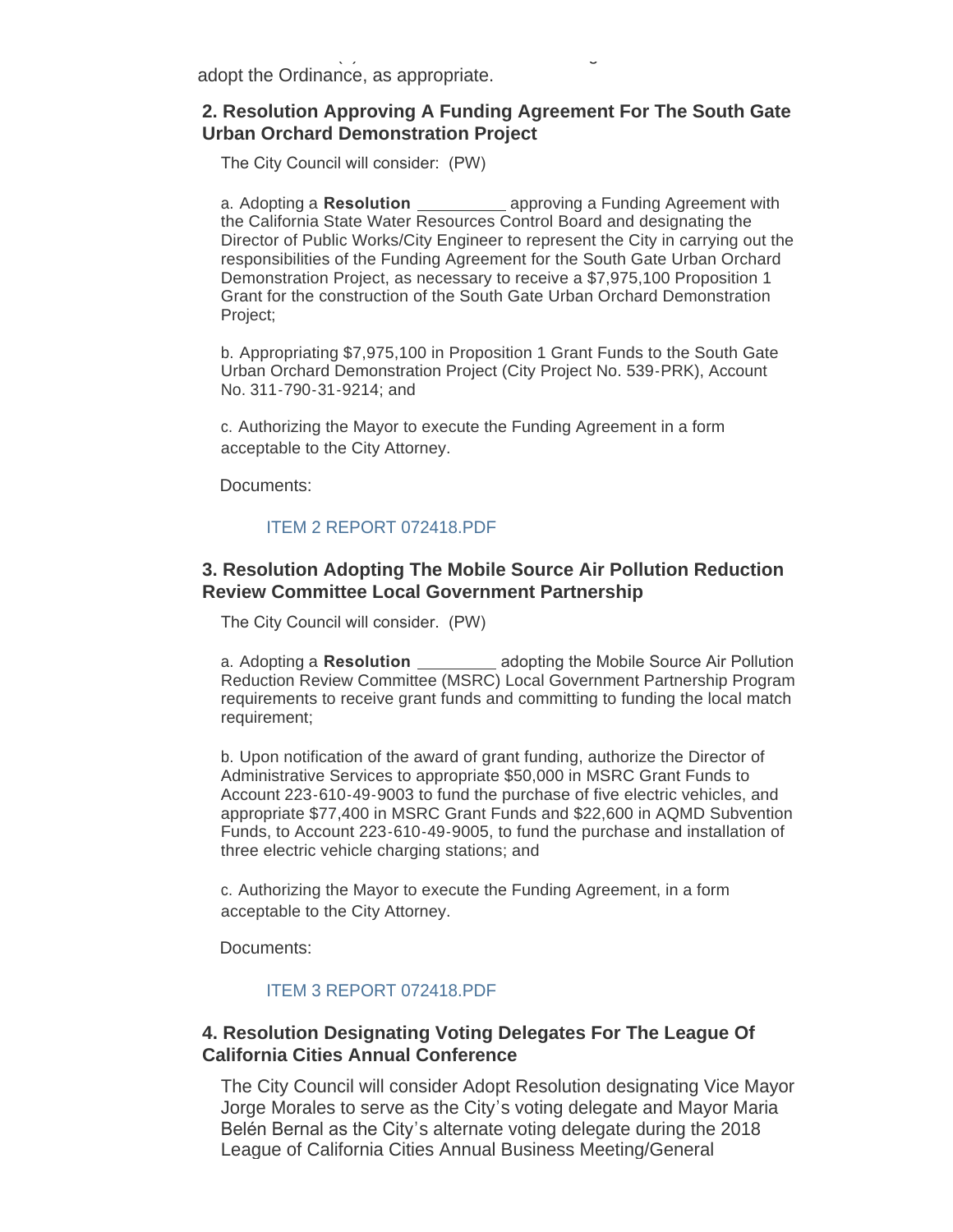Documents:

#### [ITEM 4 REPORT 072418.PDF](http://www.cityofsouthgate.org/AgendaCenter/ViewFile/Item/6287?fileID=12667)

### **5. Amendment No. 2 To Contract No. 3395 With The South Gate PMMA Regarding Fair Labor Standards**

The City Council will consider: (ADMIN SVCS)

a. Approving Amendment No. 2 to Contract No. 3395 with the South Gate Professional and Mid Management Association regarding Fair Labor Standards Act implementation issues; and

b. Authorizing the Mayor to execute the Amendment No. 2 in a form acceptable to the City Attorney.

Documents:

#### [ITEM 5 REPORT 072418.PDF](http://www.cityofsouthgate.org/AgendaCenter/ViewFile/Item/6288?fileID=12678)

### **6. Approve Amendment No. 2 To Contract No. 2232 With AdminSure Inc., For Workers' Compensation Self-Insurance Services**

The City Council will consider: (ADMIN SVCS)

a. Approving Amendment No. 2 to Contract No. 2232 with AdminSure Inc., for workers' compensation self-insurance services; and

b. Authorizing the Mayor to execute Amendment No. 2 in a form acceptable to the City Attorney.

Documents:

#### [ITEM 6 REPORT 072418.PDF](http://www.cityofsouthgate.org/AgendaCenter/ViewFile/Item/6289?fileID=12669)

### **7. Agreement With Ron's Maintenance, Inc., To Provide Citywide Catch Basin Maintenance Services For Fiscal Year 2018/19**

The City Council will consider: (PW)

a. Approving an Agreement (**Contract** \_\_\_\_\_\_\_\_) with Ron's Maintenance, Inc., for catch basin maintenance services for an amount not-to-exceed \$301,500 for a three-year term; and

b. Authorizing the Mayor to execute the Agreement in a form acceptable to the City Attorney.

Documents:

#### [ITEM 7 REPORT 072418.PDF](http://www.cityofsouthgate.org/AgendaCenter/ViewFile/Item/6290?fileID=12675)

### **8. Accepting As Complete The Police Department Emergency Operations Center Remodel Project**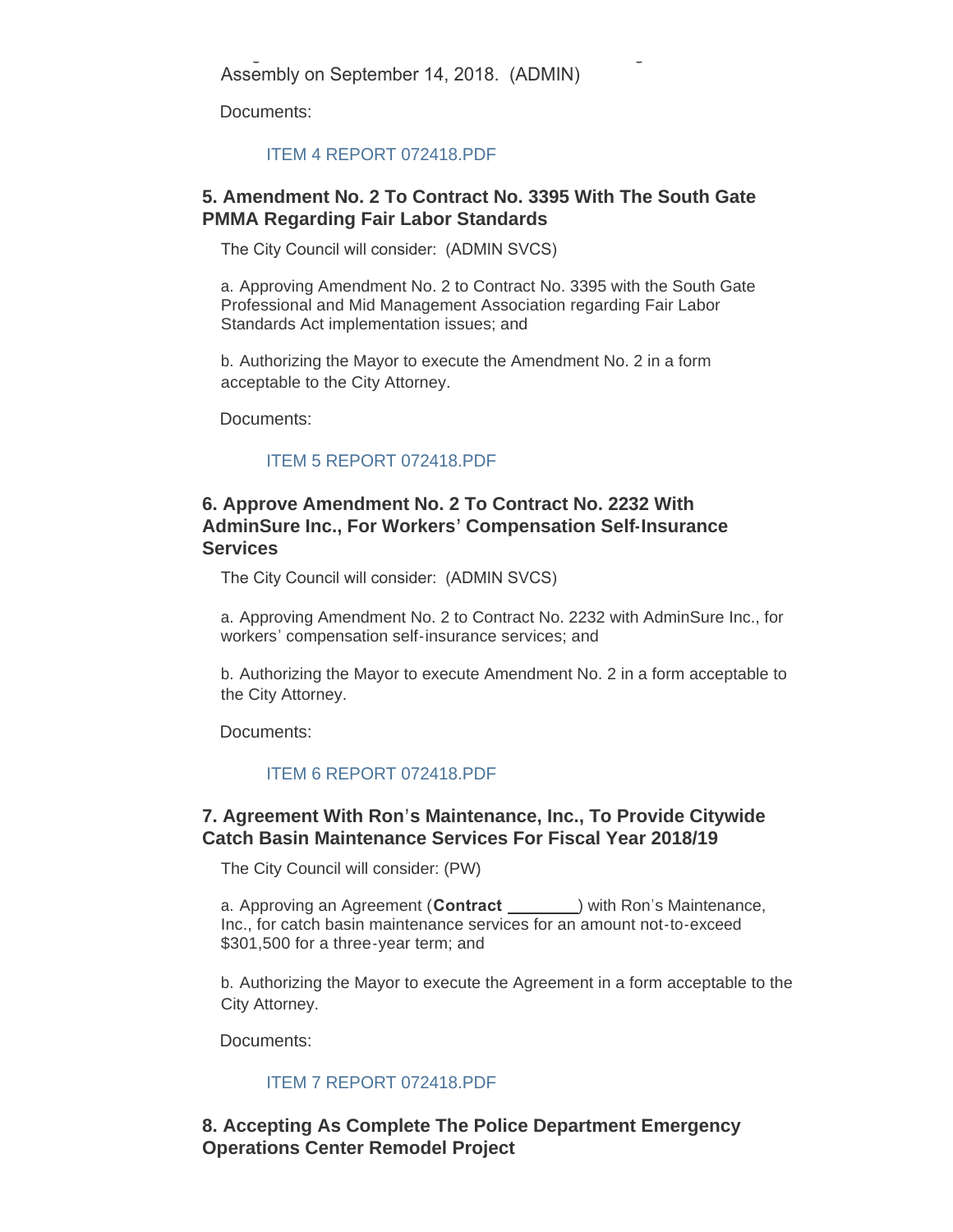The City Council will consider: (PW)

a. Accepting the completion of construction, effective April 24, 2018, of the Emergency Operation Center Remodel Project, City Project No. 582-ARC constructed by R Dependable Const Inc.; and

b. Directing the City Clerk to file a Notice of Completion with Los Angeles County Recorder's Office.

Documents:

#### [ITEM 8 REPORT 072418.PDF](http://www.cityofsouthgate.org/AgendaCenter/ViewFile/Item/6291?fileID=12676)

#### **9. Minutes**

The City Council will consider: (CLERK)

a. Approving the Special Meeting minutes and Special Budget minutes of May 15, 2018; and

b. Approving the Special and Regular Meeting minutes of June 26, 2018.

Documents:

#### [ITEM 9 REPORT 072418.PDF](http://www.cityofsouthgate.org/AgendaCenter/ViewFile/Item/6292?fileID=12670)

## **Reports, Recommendations And Requests VIII.**

#### **10. Direction Regarding The Home Beautification Program**

The City Council will consider providing staff with direction regarding the proposed Home Recognition Program. (CD)

Documents:

#### [ITEM 10 REPORT 072418.PDF](http://www.cityofsouthgate.org/AgendaCenter/ViewFile/Item/6293?fileID=12671)

## **11. Carryover Of Open Purchase Orders And Unspent Budget Appropriations From Fiscal Year 2016/17 To Fiscal Year 2017/18**

The City Council will consider authorizing the carryover of unspent budget appropriations from FY 2016/17 to FY 2017/18 for the funds detailed in Exhibit A. (ADMIN SVCS)

Documents:

#### [ITEM 11 REPORT 072418.PDF](http://www.cityofsouthgate.org/AgendaCenter/ViewFile/Item/6294?fileID=12672)

#### **12. Warrant Register For July 24, 2018**

The City Council will consider approving the Warrants and Cancellations for July 24, 2018. (ADMIN SVCS)

Total of Checks: \$3,177,503.89 Voids: (\$ 16,900.14) Total of Payroll Deductions: \$ 334,937.79 Grand Total: \$2,825,665.96